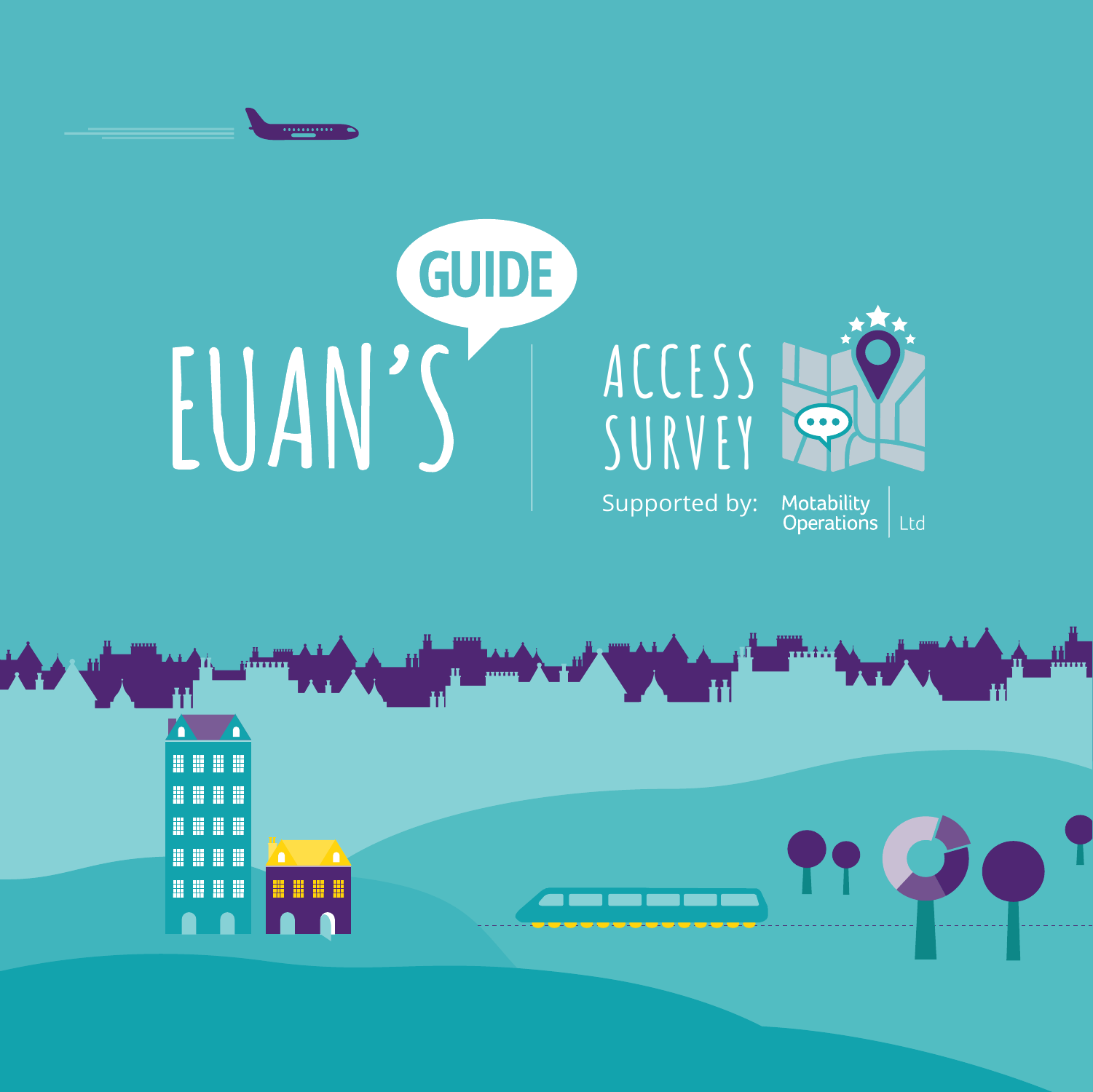Conversations daily seem to touch on various aspects of returning to 'normal' following the lifting of lockdown restrictions. The 2021 Euan's Guide Access Survey takes a closer look at how disabled access has changed as a result of the pandemic. We asked how disabled people are feeling about going out and about again, what concerns they have, and what the positives might be to come out of this tumultuous period of change. Euan's Guide is the award-winning disabled access charity. The survey is in its seventh year and is designed to provide insight into everyday disabled access, including visiting shops and restaurants, visitor attractions and cultural events.

This year's survey gathered the views of over 2,400 disabled people and their families, friends, carers and health and social care professionals, making it the largest survey of its kind in the UK. It is perhaps unsurprising that the vast majority of respondents (59%) believe that COVID has made disabled access worse, with only 8% of respondents venturing that access is better.

The clear picture emerging from the data is one where changes made, to try to mitigate against COVID-risks, were often made at the expense of accessibility. Examples given include, accessible parking bays removed, accessible toilets locked, layouts and queuing systems imposed with little or no thought given to the needs of disabled users. The reality for some disabled people, is that lockdown still feels very much in place.

Jenny Miller, CEO of PAMIS, supports those with profound and multiple learning disabilities, she explained what's happened in lockdown, "The community we support was held in lockdown far longer than any other part of the population. They saw services withdrawn overnight. Day services remain closed, or are offering a fraction of what the person had before COVID. Some families

## **"Isolation, invisibility, abandonment and forgotten. These are the words we frequently hear."**

## **Restrictions are lifting**  BUT NOT FOR EVERYONE.

▟▖▁▏▁<del>▕▊▁▓▓▗▗▗▖▏▕▁▓▁▓▖▞▞</del>▖▏▁▞▖▏▞▏▏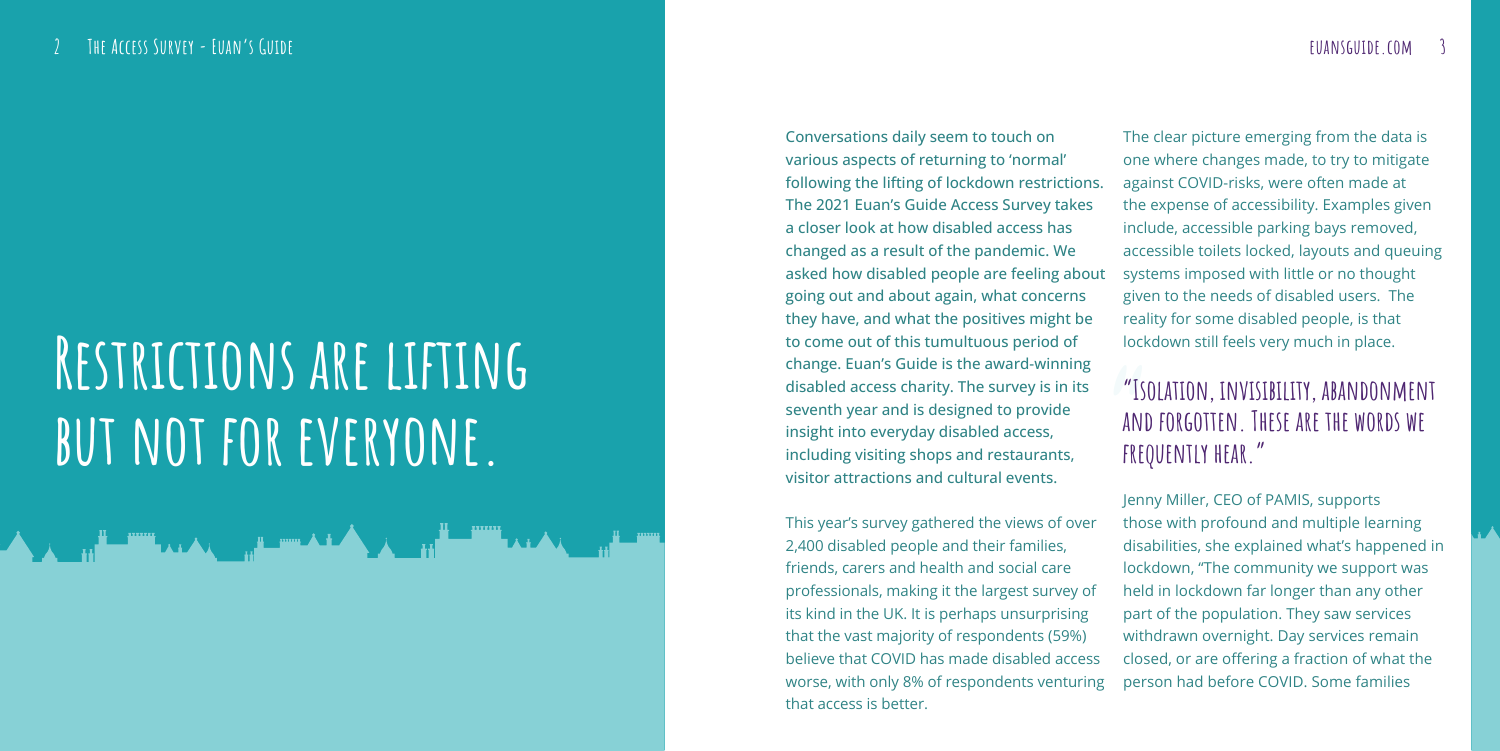"Whilst much of this survey talks about life with COVID restrictions, many disabled people saw these as precautions or protections. As these restrictions are reduced or removed we find that once again disabled people are having to remap their landscape, relearn what's possible and face the challenges of discovering something new. For many people the times that we live in now involve balancing risks, taking precautions and yet trying to be part of their communities. Threaded through the results is an intense nervousness on the part of disabled people and we understand this nervousness and anxiety will remain for a long time to come. It's not "it's all fine now and we can come back out and play!"

**Paul J Ralph FRSA** 

**Access & Inclusion Director, Euan's Guide .**

are now having to consider residential care for their loved one because they just can't cope any more. Isolation, invisibility, abandonment and forgotten. These are the words we frequently hear."

There are, however, some positives to take from the results. Remote working and studying opportunities are greater than ever, home shopping is slicker than ever, prescriptions are widely available as a home delivery and the world of online culture is stronger and more vivid than ever.

As we re-emerge from this muddled state of play, we now all have lived experience of what it feels to have restrictions imposed upon us. To feel uncertainty around trips, facilities and even transport options. The hope for the future has to be that having felt that loss of autonomy, greater thought and focus can now be given to improving accessibility for all.

believe that COVID has made disabled access worse. **59%**



of respondents venturing that access is better.

survey participants. **2455**

**8%**

## **4 The Access Survey - Euan's Guide euansguide.com**

## **5**



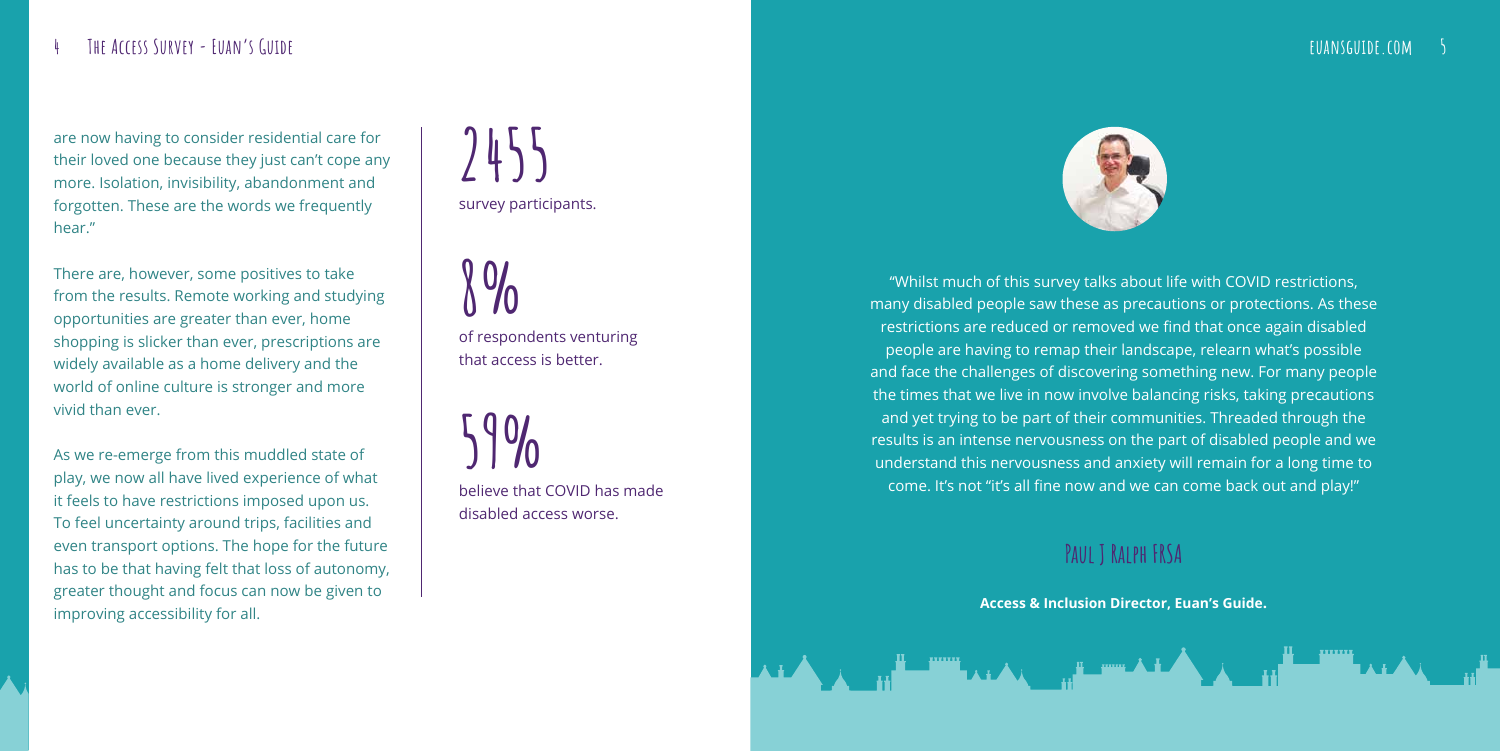"It seems like access regulations have been thrown to the wind in the name of expediency and revenue due to the pandemic. Previously shops, restaurants and entertainment venues in general tried to do the right thing when it came to access. They didn't always get it right, but by and large, they were at least trying. The pandemic has changed all that. It's tougher than ever to make a pound, so if cutting corners on accessibility is a casualty then so be it…that's how it feels from a wheelchair user's point of view. The worst impact is feeling like we don't matter. We're just a nice 'extra' to help only when the circumstances are right, rather than being an equal."

## **Dr Elizabeth Ferris BEM**

**Full-time wheelchair user as a result of a Spinal Cord Injury. Founder and Chairperson of the Dundee Dragon Wheelchair Sports Club and a Junior Doctor in NHS Tayside.**

## **6 The Access Survey - Euan's Guide euansguide.com 7**



"It is key for tourism businesses to see accessibility as part of the solution as they rebuild their business. Detailed and accurate information, disability-aware staff and accessible facilities and services will all help to drive footfall and in turn revenue, now and into the future. Businesses and attractions have worked flat-out to welcome customers back, adapting and innovating to meet new ways of working and still providing a great visitor experience. As the industry builds back and continues on its road to recovery, we also have a valuable opportunity to improve accessibility for disabled people."

## **Ross Calladine**

**Head of Business Support at the national tourism agency VisitEngland and was appointed by the UK Government as the Disability and Access Ambassador for Tourism in January 2022.**

**ATAL TERM ATA** 

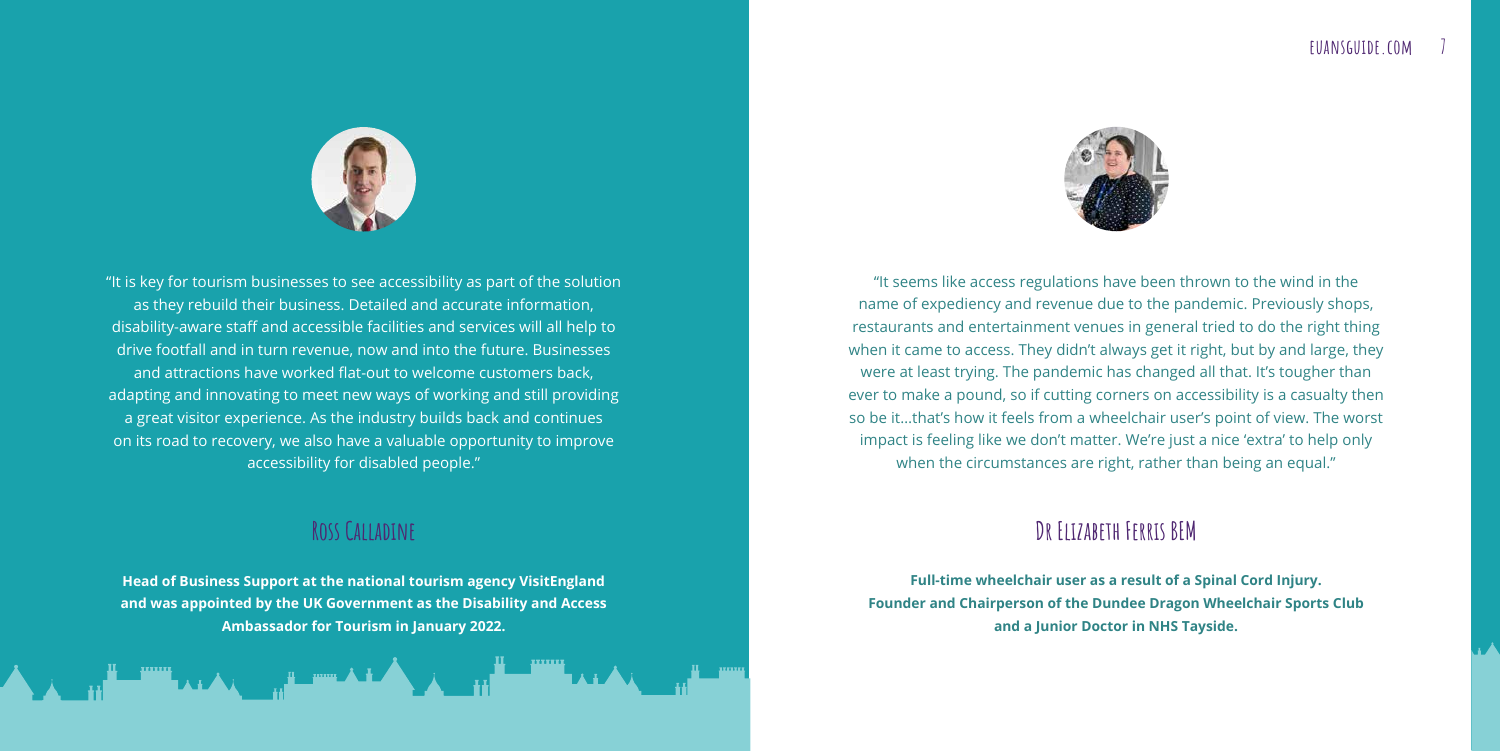"For the group of people we support with profound learning and multiple disabilities access has certainly been worse since COVID. While the rest of the population was able to go back to some form of normal living, we found our community was still locked away"

## **Jenny Miller**

**CEO PAMIS\*, Member of the Scottish Government Leadership Group for policy for people with a learning disability, Co-Chair of the UK Changing Places Toilet Consortium and RSA Fellow.** 

\*Promoting a More Inclusive Society



"We spend our lives facing choices that are lessened and limited by external forces and having to live with this. With the whole of our society suddenly facing the same lack of choice I saw it as a learning experience for all. Sadly, this is not what has happened. Instead disabled people have seen their lives lessened. How often have you heard, "Most of the people who died had underlying health conditions." as if that was ok? Elements of access that were in place have been removed in the name of social distancing. We've become acceptable losses at every turn. Coming out of COVID we are going to have to re-fight so many battles we thought we had already won."

## **Mik Scarlet,**

**Broadcaster and Journalist.**





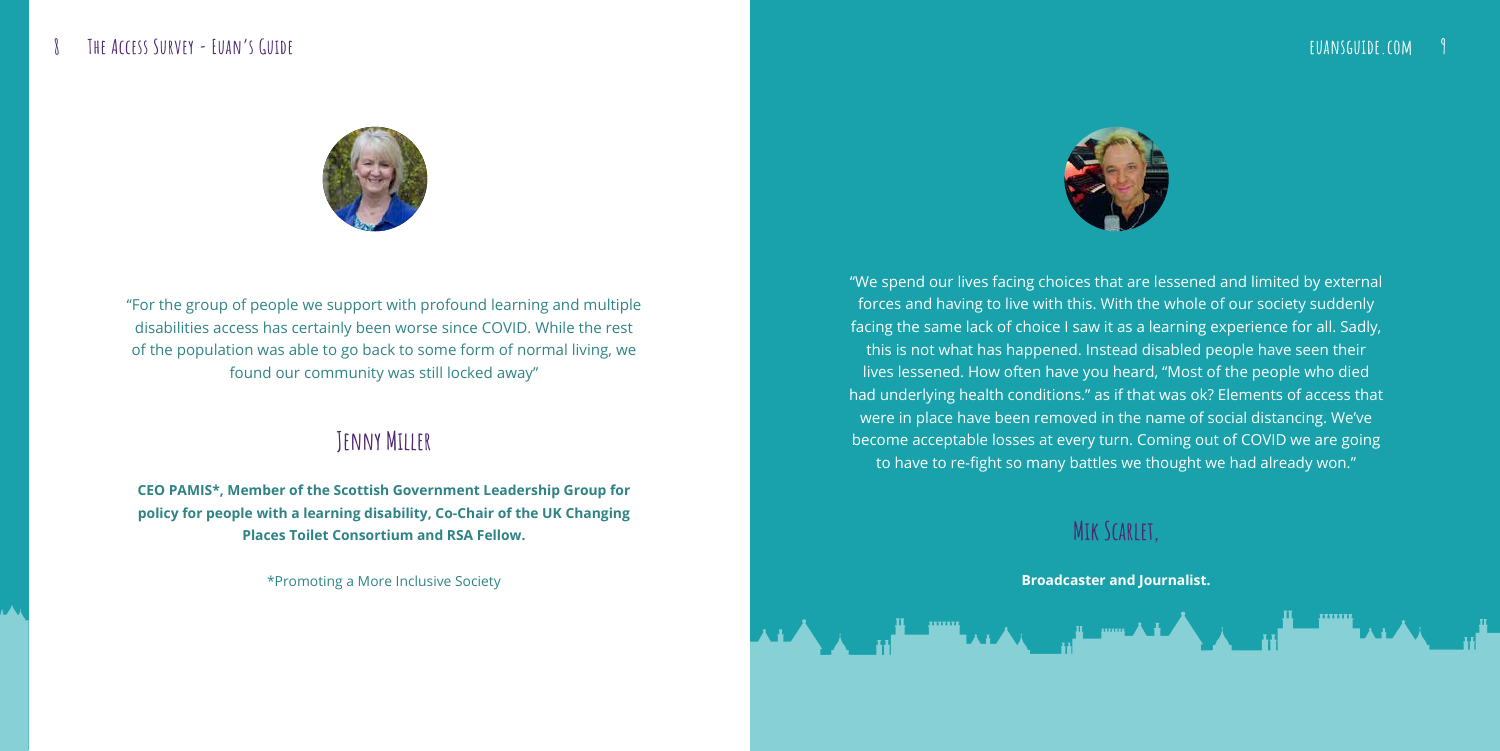The survey reveals real concerns around social distancing post lockdown (75%), and people no longer wearing masks (68%). It's easy to see why, when you consider how many people within the disabled community have underlying health conditions. The Euan's Guide Access Survey is the largest of its kind in the UK and in this sample, 63% of respondents reported being on the Government list of 'vulnerable people', with a further 23% saying they are living with someone who is shielding, or shielding themselves.

One respondent summed up their nervousness going out: "People don't respect personal space when you're in a wheelchair,

and even with COVID, people lean over me in my chair or stand right next to me." Another commented, "I've been clambered over multiple times in theatres by non-mask wearers."

**"People don't respect personal space when you're in a wheelchair, and even with COVID, people lean over me in my chair or stand right next to me." "**<br>PEI<br>WHE<br>WITH

The results highlight that while the relaxing of measures is likely to be met with a huge cheer by some, it's not a return to normality for everyone.

## **Changes to the physical environment**

Changes to the physical environment as a result of lockdown measures have been widespread. Dr Elizabeth Ferris is a fulltime wheelchair user and Junior Doctor, she summed up the situation: "Everywhere we look pavements are being used for outside dining and parking spaces are being recommissioned to increase capacity of stores and restaurants. All these changes have occurred for obvious reasons, but they've happened without thought for the

## **Post-lockdown concerns remain.**

▟▖▏▕▖▓▀▀▀▞▞▖▕▓▀▀▀▞▚▞▖▏▓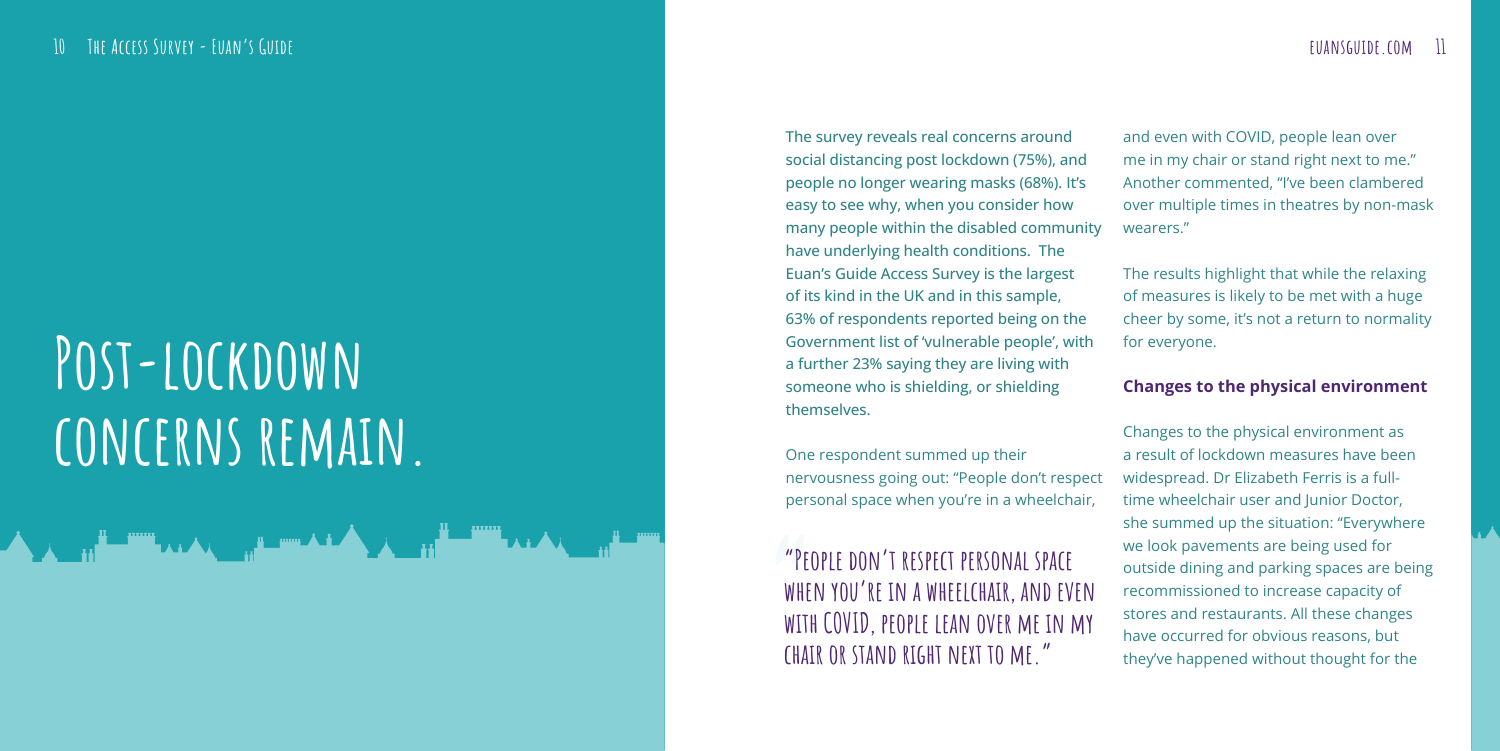needs of disabled people. The loss of such precious resources has a huge impact on how wheelchair users interact with their local towns and cities, making it harder and in some cases totally impossible."

It's a view that is borne out by the survey results, with 68% being concerned about venue and public toilets being shut, the increase in queuing or waiting time (55%), and the removal of accessible seating and chairs used for rest stops (52%). One respondent explained why it's a barrier, "There are not enough seating areas now, it just makes everything so much harder, I worry about feeling bad then having nowhere to sit and catch a breath or take

some medication." This extends to attitudes towards travel and getting around, 36% felt that there was a focus on cycling and walking, yet that is something not everyone can do.

## **Making it easier and safer for disabled visitors**

We asked people to tell us what would make it easier and safer for them to visit venues, places and spaces. Loud and clear the answer was accessible parking bays (81%). This was an important point made in our 2020 COVID survey (66%) and clearly remains an even bigger issue post-lockdown. Other suggestions include clear markings encouraging people to respect distance (61%), touch-free doors (59%), and the provision of an accessible route that disabled people can navigate independently without having to ask for help (67%). There are even 'quick wins' like making sure hand sanitisers are accessible.

Ross Calladine is Head of Business Support at VisitEngland and the Government Disability and Access Ambassador for Tourism, he believes that while tourism and hospitality businesses were amongst the first and hardest hit by the COVID-19 pandemic, "As the industry builds back

**"As the industry builds back and continues on the road to recovery we have a valuable opportunity to improve accessibility for disabled people. Detailed and accurate information, disability-aware staff and accessible facilities and services**  "As<br>VALI<br>ACCL<br>WILI **will all help to drive footfall and in turn revenue."**



"Many venues provide hand sanitiser stations which are operated by a foot pump - no good to wheelchair users!" and continues on the road to recovery we have a valuable opportunity to improve accessibility for disabled people. Detailed and accurate information, disability-aware staff and accessible facilities and services will all help to drive footfall and in turn revenue. VisitEngland is committed to the UK Government's ambition to become the most accessible destination in Europe."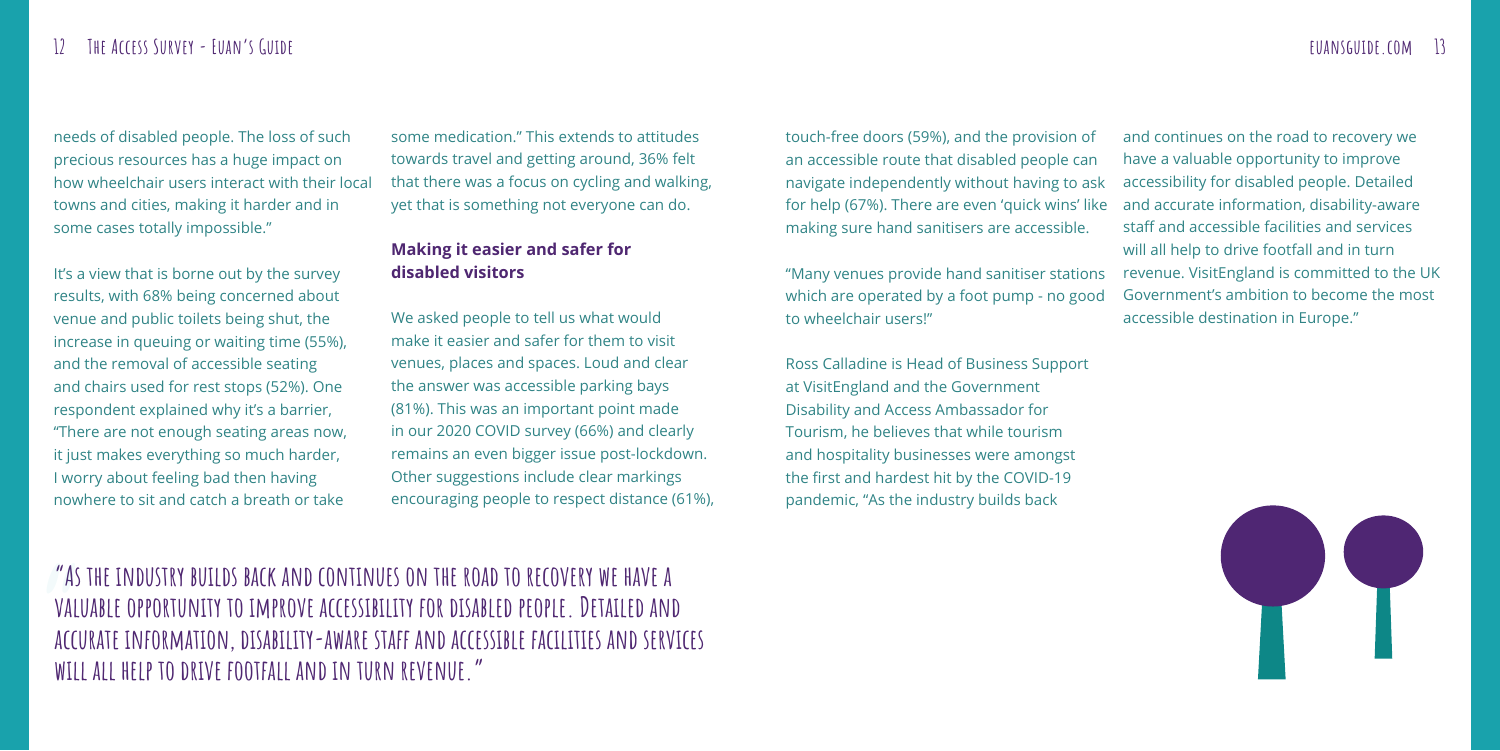Another popular answer (62%) was for venues, places and spaces to consider quieter or dedicated opening times. This would be particularly helpful to those who are still shielding, and/or are concerned about visiting public spaces. Over half (53%) of respondents asked for the number of people allowed in lifts to be restricted, reflective of the fact that many disabled people are still nervous about entering confined spaces with other people.

### **Getting out and about again**

A telling take-out is the numbers of respondents who expressed a reluctance to participate in indoor activities postlockdown; with 57% less likely to attend entertainment venues like theatres and cinemas, 61% less likely to attend predominantly indoor or covered attractions, and 38% less likely to use overnight accommodation. However, on an encouraging note, 73% are more likely

**Going on holidays and trips away:**

**Car – owned or leased Car – lifts from friends or family Powerchair or scooter Bus or Tram Taxi Other entries** 

less likely) and 55% are more likely to go to outdoor areas such as beaches, parks and trails. A further positive is that 56% of people said they would be more likely than normal to visit restaurants, cafes and bars.

One survey respondent described their experience, "Because tables have to be further apart, getting into and out of cafes and bars and restaurants is easier. However, because these places now have more outdoor seating it makes passing these places harder due to the amount of pavement they take up."

In a world of uncertainty around how the environment might have changed, 54% surveyed said they would be less likely to visit new places, 33% said they would be just as likely to visit new places, with only 6% saying they would still be keen to try new places. Having reliable and up-to-date information on facilities has always been important, now more so than ever to reverse the caution many people feel.

**are more likely to stay local (within 30 miles) 18%**

**are likely to visit somewhere in the UK**



**more likely to travel abroad 8%**

## What is your main mode of transport? The Louis on holidays and trips **Considerations for those still shielding** to attend health appointments (with 13%)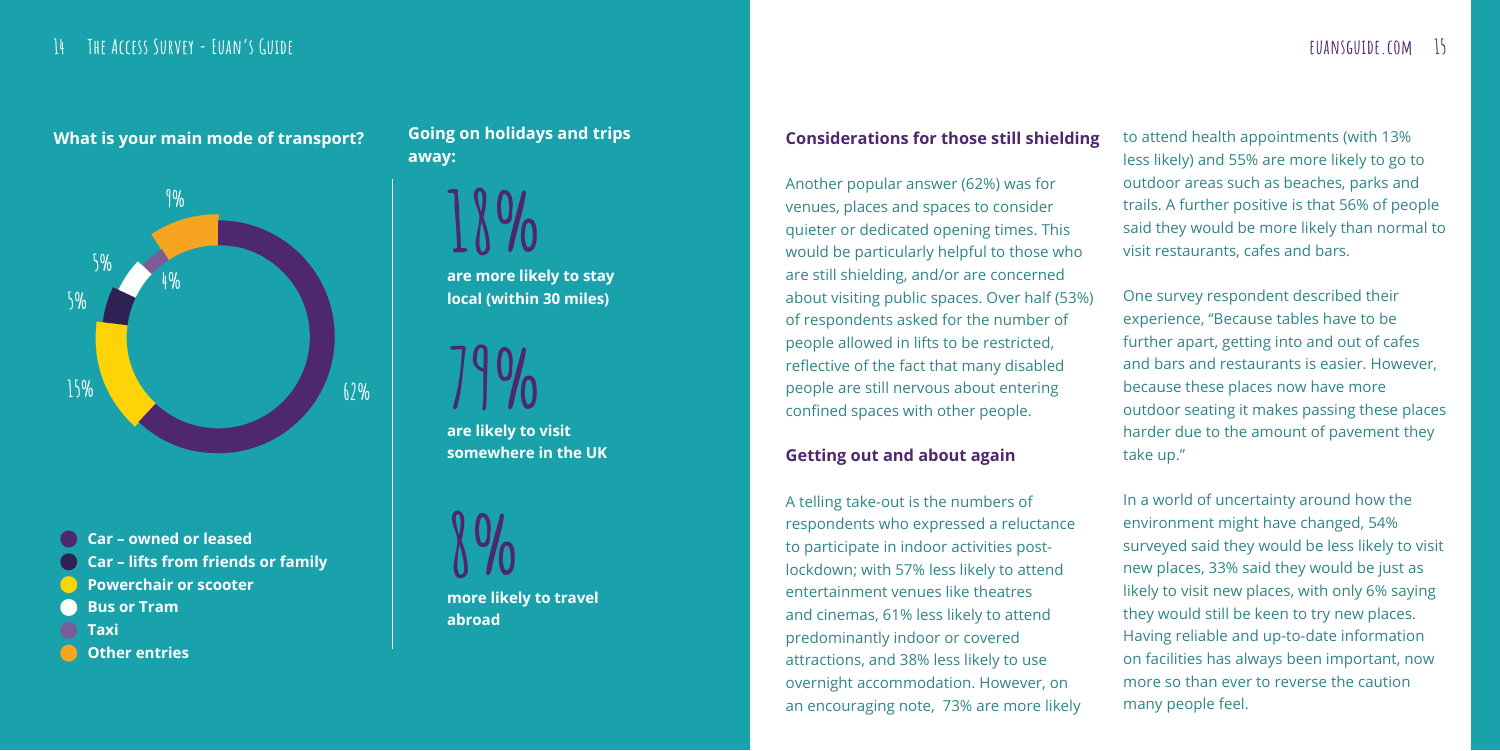## **Finding information before a visit**

When planning a trip, 81% of our survey respondents said they'd check the company's website, or search the internet (47%), including checking out reviews on Euan's Guide (27%), while 35% would contact the venue directly (down 15% from 2020). Hence, the importance of having up to date accessibility information on their websites.

## **Is the new contactless world a better one?**

By and large, respondents agreed that contactless payments made life easier (59%) with 31% saying it made no significant change. However, 10% or respondents said it had made things harder for them. One respondent commented, "Some places won't even take cash. This is a particular worry for people with learning disabilities and memory problems who cannot use technology to pay, or do not have a debit card as they need to use cash to be able to budget."

### **A richer, fuller online world**

The pandemic forced organisations of all kinds, from church groups to theatres, to find ways of either improving their digital offering, or finding new ways to engage online. We asked the disabled community which of these types of opportunities they would like to see continue?

A very welcome positive to come out of the pandemic was the ability to work remotely (23%) or study remotely (23%), having greater flexibility here is something the disabled community has been pushing to see for a long time. Dr Elizabeth Ferris agrees, "'Normal' previously was to never really have access to Work from Home opportunities and now employers can't make those same arguments as they might have prior to the pandemic; that can only be a positive thing for disabled people."

**"It's been amazing having so many things online. I feel the world has actually opened up for me rather than shut down in lockdown. I hope places consider keeping more online." "**

Being able to access cultural events was seen as a huge bonus too. The most popular being; movie releases (38%), stage performances (32%), festivals and events (18%), virtual museum tours or cultural events (27%) and virtual social events (34%). Many people noted that supermarket shopping became easier, and greater provision of prescription delivery was welcomed too. has opened up a national and global disabled community to so many of us. I've seen people from all over supporting each other and sharing knowledge and experience. I hope this will continue." One respondent commented, "It's been amazing having so many things online. I feel the world has actually opened up for

Many of these activities encouraged a sense of community, allowing people to keep in touch or stay engaged. Broadcaster and journalist Mik Scarlet agrees, "The arts world has embraced the online experience and this has opened up the arts to many disabled people who could never engage before….I've been struck at how much the online world

me rather than shut down in lockdown. I hope places consider keeping more online." However, while there have been big pluses in the digital sphere, Jenny Miller, CEO of PAMIS makes the important point that, "Digital support and solutions are not an option for many of the families and people we support. Digital exclusion is an issue, and we need to remember that."

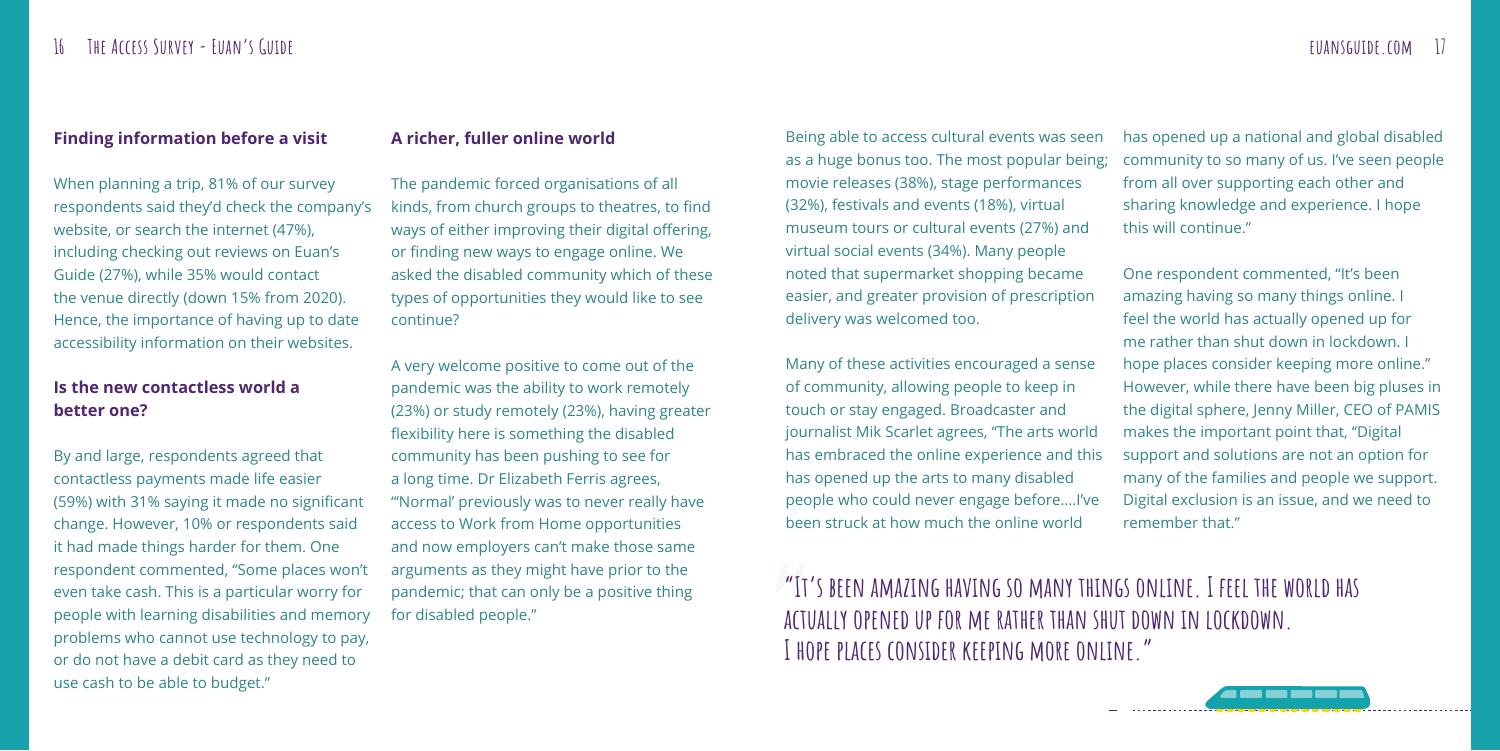The simple reality is that due to restrictions, many public toilets shut with some remaining closed. It was common to find standard toilet facilities closed, and the accessible loo repurposed as a sole toilet for everyone to use. Unsurprisingly, 68% of respondents said they were concerned about the closure of toilets, with 71% saying they believed COVID had made access to toilets worse.

One respondent summed up the frustration of many when they said, "The closure of toilets is a particular concern to me, given my medical issues. If public toilets are closed, and if supermarket toilets are closed, it makes it difficult for me to go out."

Jenny Miller, CEO of PAMIS agrees, "COVID put a spotlight on issues our community face every day, the public suddenly realised what it was like to have to plan your trips out via the toilets that were or weren't open. The Pamiloo - mobile changing places toilet was a part of a solution to enable families safe access to outdoor events. Families

**"They are often used as a storage space in individual venues, especially hospitality. I have witnessed people using them because they think they are cleaner than the normal toilets. This causes delays for those of us that rely on them. Less toilets seem to be locked on the radar scheme these days." "TH**<br>SPAC<br>HOS

highlighted that the activities and support were a lifeline."

The vast majority of our survey respondents (70%) said that they had come across an accessible toilet they were unable to use. Given that the majority of disabled people consider an accessible toilet as among their top three requirements when visiting somewhere new, this is a disappointingly high statistic. Other factors that inspire confidence when visiting new places include; accessible parking (81%) and accurate disabled access information (75%).

## **Lack of accessible toilets is a hindrance to adventure**

The survey asked whether people ever avoided going somewhere new because of a lack of accessible toilet facilities. The stark reality is that 73% said yes. A further 42% said that if they could not find information about accessible toilet facilities they would avoid going.

## **Accessible toilet provision made worse by COVID.**

## **18 The Access Survey - Euan's Guide euansguide.com 19**

We know from Euan's Guide reviews that there are hundreds of venues out there doing an excellent job. The key it would seem is to make sure information about facilities is made available and kept up to date. Signage showing whether the loo is right hand transfer or left hand transfer is especially useful, as is having a full length mirror and having everything within reach e.g hand towels, without having to move from the sink.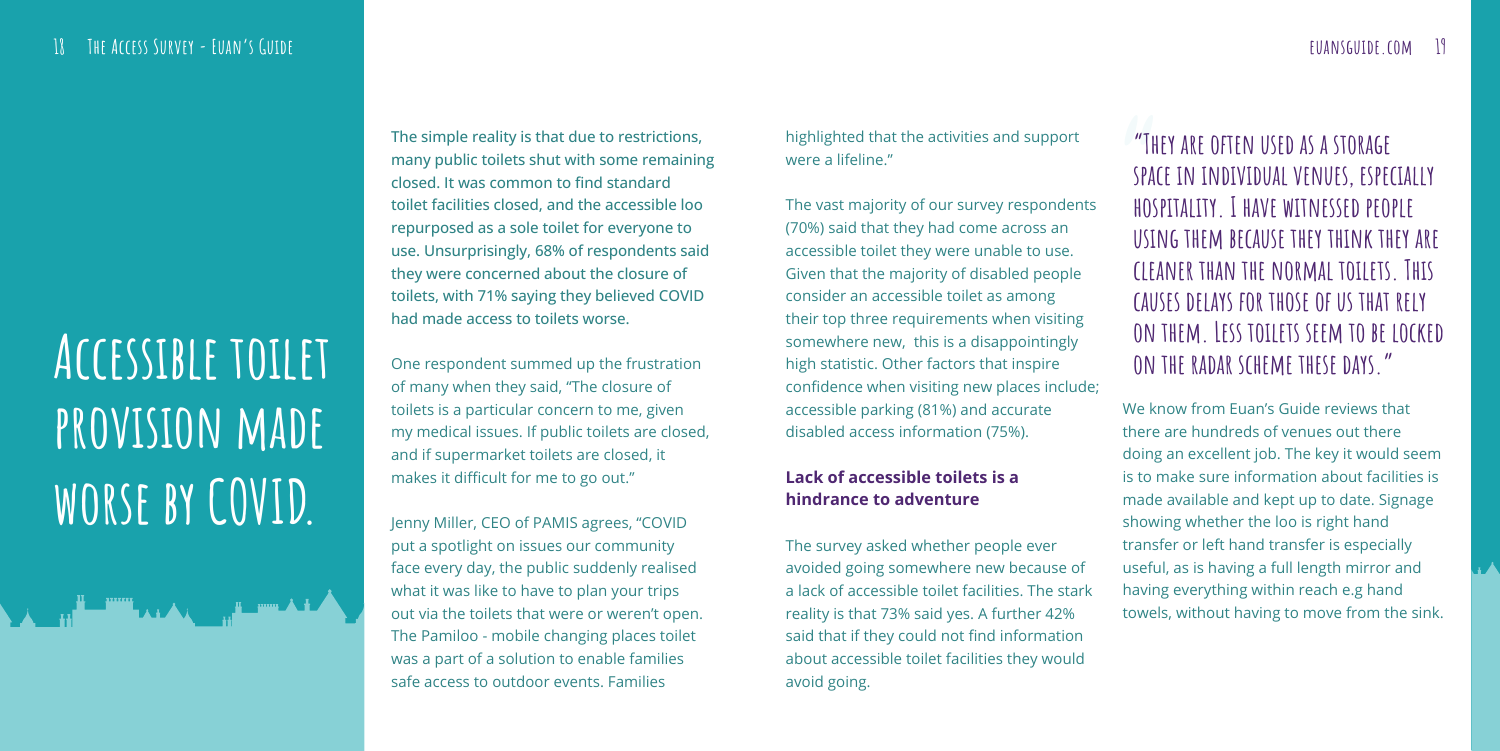## **Accessible toilets - it's surprising what you find there**

The most common problems with accessible toilets when they are available is that they are often dirty (68%), or there is not enough space (46%). Space issues can be to do with layout. Other times the problem can be solved simply by hanging doors the other way, or removing items such as bins, hoovers, highchairs, and cleaning supplies that are obstructing the turning space available.

Here are some of the items our respondents found in accessible toilets being used as 'overflow' storage areas:

- surf boards
- Christmas tree and decorations
- road closed sign
- mini electric organ
- a couple behaving inappropriately
- wardrobe
- desk and chair
- a half-eaten roast chicken
- fruit machine
- lawn mower
- bicycles
- tins of tomatoes

## **Red Emergency Cords**

For the over 14 million disabled people in the UK, a red cord in an accessible toilet is their call for help in an emergency.

We asked 'How often do you see a red emergency cord that is potentially dangerous in an accessible bathroom?' (This could include not having an emergency cord, or having a cord that has been cut too short, tied up or put out of the way so that it could not be reached by someone lying on the ground.) With 11% of respondents saying they have had to use the cord, it is worrying that 14% of our survey said they see a potentially dangerous cord a few times a month and 23% saying they see it a few times a year.

The results support our Safer Toilets work, where we tackle this problem by printing Red Cord Cards for our volunteers to attach to red emergency cords, encouraging people to untie the cords and let them hang free. Red Cord Cards can stop vulnerable people in the UK being stuck in a dangerous situation and give disabled people a sense of comfort that a venue takes their welfare seriously.

For more information on our Safer Toilets Work campaign visit:

### **www.euansguide.com/safertoilets**

## **Have you ever had to pull the emergency cord to call for help?**



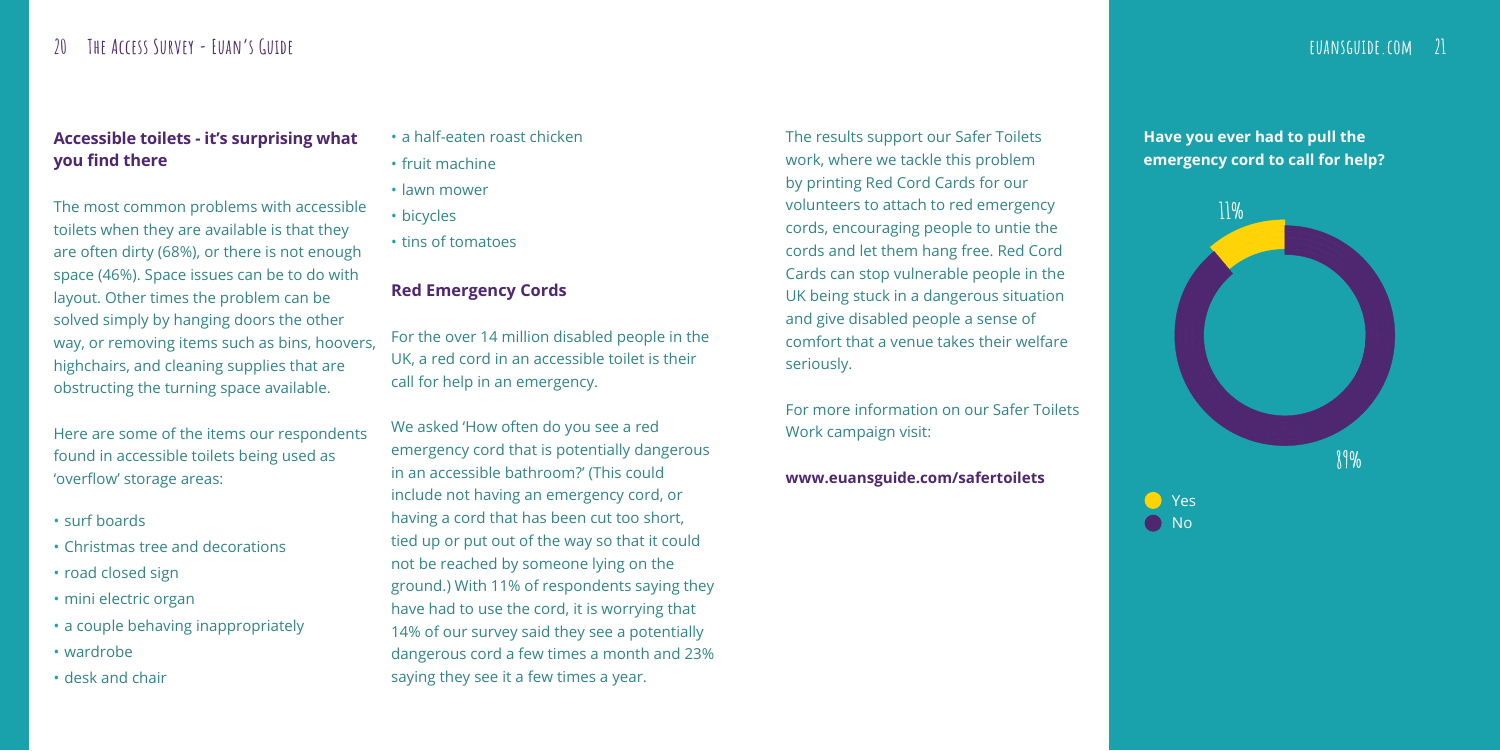One of the most important questions in the Access Survey each year is to gauge whether or not there have been any improvements to the overall levels of access. It won't come as a surprise to learn that very few improvements to access have been made during the last 12 months, with 54% saying access has worsened.

In 2019, 64% of people thought access had stayed the same, this year that figure dropped sharply to 40%, which would suggest that people believe access is declining.

More people are very unconfident about visiting new places (23% compared to 19% in 2019), and fewer people are moderately confident to visit new places (19% compared to 25% in 2019). The same percentage (2%) are still very confident.

### **Improving visitor confidence**

The good news for venues keen to know how to make their business, space or place more inviting to disabled customers, is that the answer was resounding - accessible parking (81%), accessible toilets (80%) and accurate disabled access information (75%). Almost all respondents (92%) will try to find disabled access information before they go.

The more specific the access information, the better, as one respondent noted, "I frequently find that it is a generic statement. I was looking at an offer a hotel had on. I tried to find out how accessible it was….I don't need everywhere to be accessible, but I need to know the details so that I can make proper decisions. Ramps, toilets etc should be a minimum expectation." Disappointingly, 73% of respondents reported having found information on a venue's website to be misleading, confusing or inaccurate.

## **Disabled Access.**

<del>ᄉ</del>ᆺᇬᇚ<del>ᄟᅟᄪ</del>ᇅᇧᆺᇢᇳᆂᆓᆦᄼᆺᆺᇬᆥᆖᄪᄟᇧ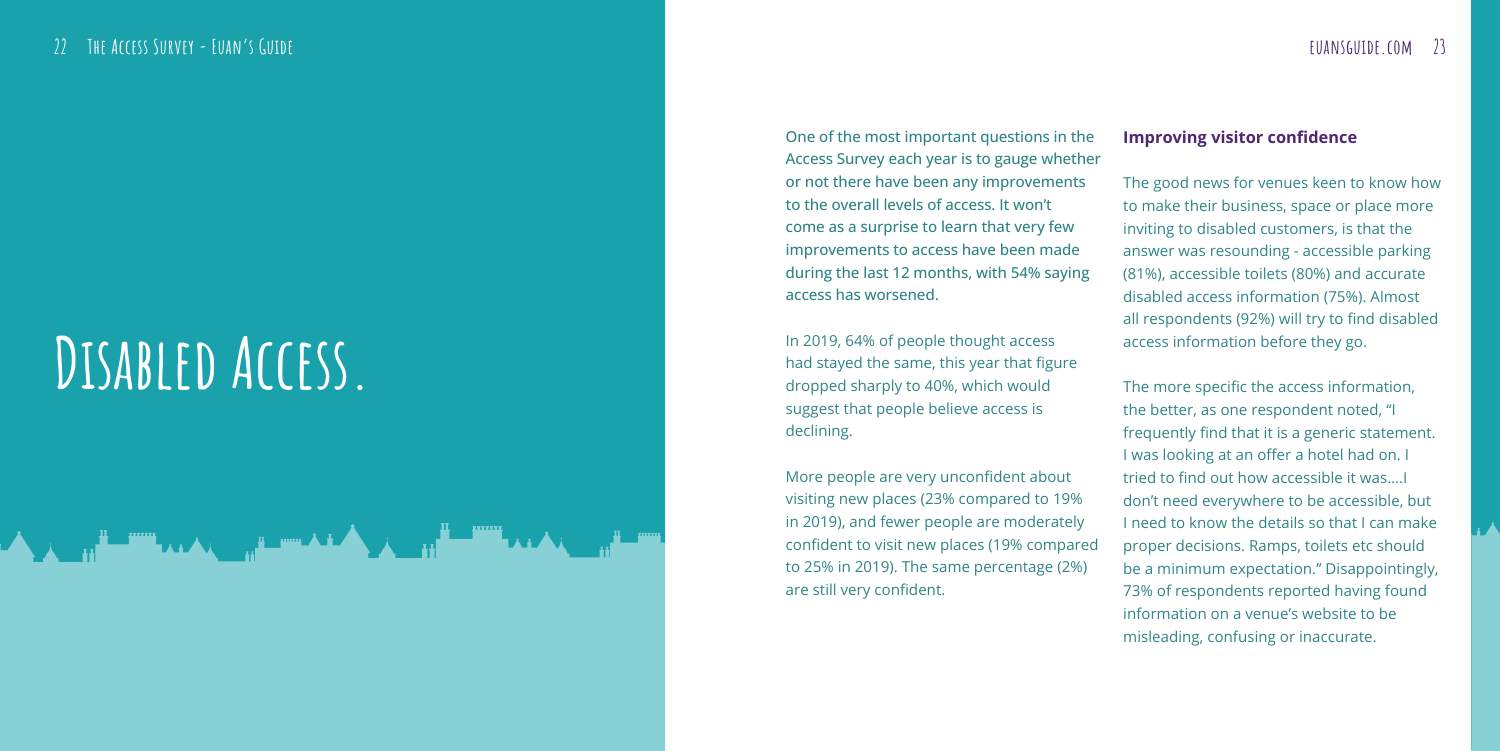Alongside finding relevant access information (75%), another top influencing factor was feeling welcomed by staff, or feeling the venue cares about accessibility (67%).

The default position for many visitors (56%) seems to be that if a venue doesn't advertise their accessible facilities, it's because they don't have any - which is obviously not always the case. It's essential that venues,

## **24 The Access Survey - Euan's Guide euansguide.com 25**

**73% of respondents told us that they have found information on a venue's website to be misleading, confusing or inaccurate.**



**92% of respondents look for disabled access information before visiting somewhere new.**



**81% of respondents say that Accessible Parking will make it safer and easier for them to visit places**



**81% of respondents say that Accessible Toilets will make it safer and easier for them to visit places.**

**75% of respondents say that accurate disabled access information will make it easier for them to visit places.**



**"I frequently find that it is a generic statement. I was looking at an offer a hotel had on. I tried to find out how accessible it was….I don't need everywhere to be accessible, but I need to know the details so that I can make proper decisions. Ramps, toilets etc should be a minimum expectation."**

spaces and places explain what they have on offer so that disabled visitors can decide for themselves how well a visit will work.

Reviews from other disabled people are trusted as being useful (55%), often because they are more up to date, and credible as a peer review. Being able to see pictures and read what others have said beforehand is considered important (58%).

> **73% of respondents have experienced a disappointing trip or had to change plans because of poor accessibility**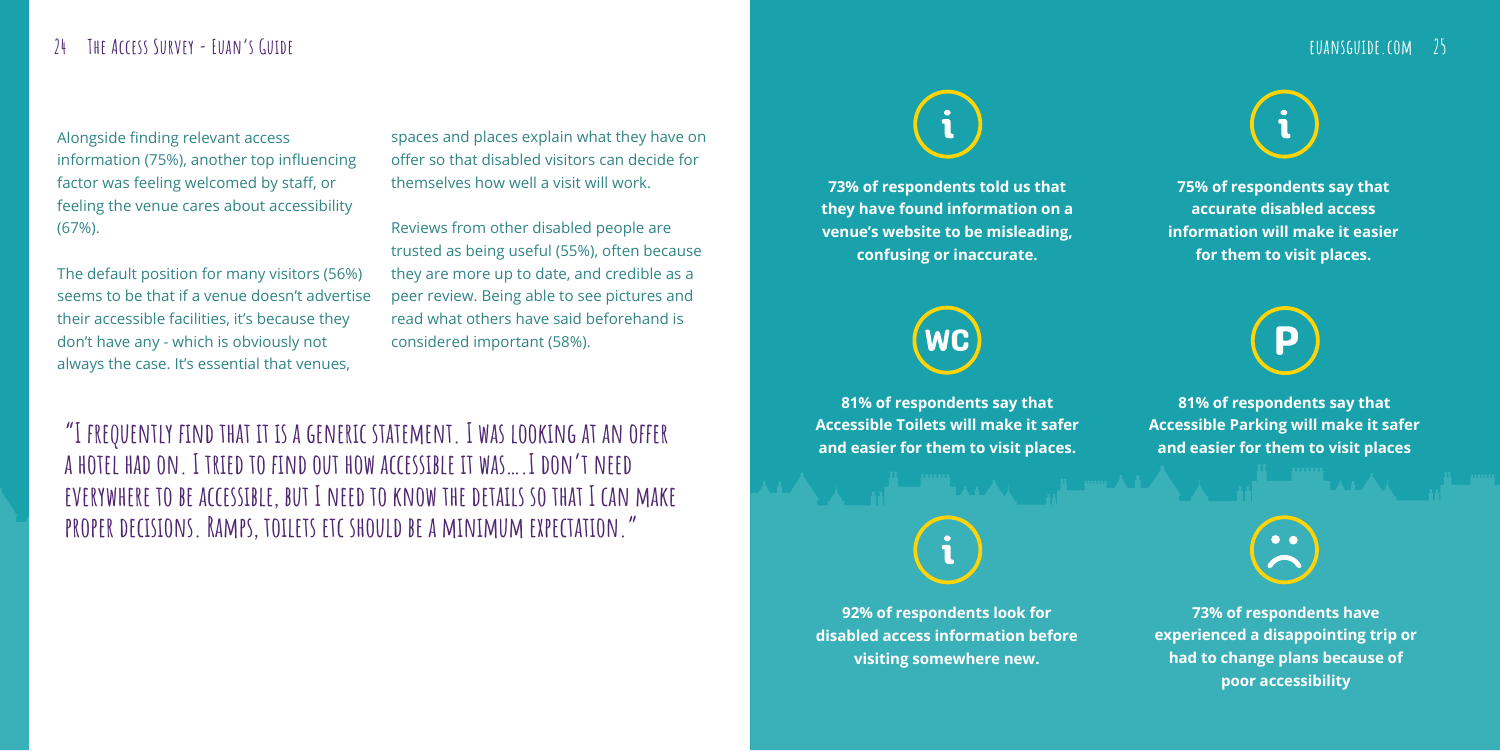Hospitals and Healthcare settings topped this year's survey as the most highly rated places for good or excellent accessibility). More people rated them good or excellent (67% up from 57% in 2019) and less people rated them poor or very poor (10% down from 16% in 2019).



More people rated Pubs & Bars good or excellent (28% up from 23% in 2019) and less people rated them poor or very poor (20% down from 36% in 2019).

More people rated Cafes & Restaurants good or excellent (37% up from 28% in 2019) and less people rated them poor or very poor (17% down from 36% in 2019).





**Pubs & Bars**



Less people rate Events & Festivals as good or excellent (12% down from 24% in 2019) but only 12% of respondents continue to rate them poor or very poor (12% from 42% in 2019). Less people rate Historic Attractions as good or excellent (21% down from 29% in 2019) but less people also rate them as poor or very poor with 21% (down from 38% in 2019).

Less people rate Museums & Galleries good or excellent (41% down from 69% in 2019) and there is an increase in people rating them poor or very poor (21% up from 10% in 2019).

## CINEMAS & THEATRES **CONCERT HALLS & MUSIC VENUES**





# **Setting the standard for accessibility.**

## **26 The Access Survey - Euan's Guide euansguide.com 27**

Less people rate Concert Halls & Music Venues good or excellent (21% down from 46% in 2019), but people rating them poor or very poor also dropped to 12% (down from 22% in 2019).

Less people rate Cinemas & Theatres good or excellent accessibility (34% down from 54% in 2019), but people rating them poor or very poor decreased to 11% (down from 16% in 2019).

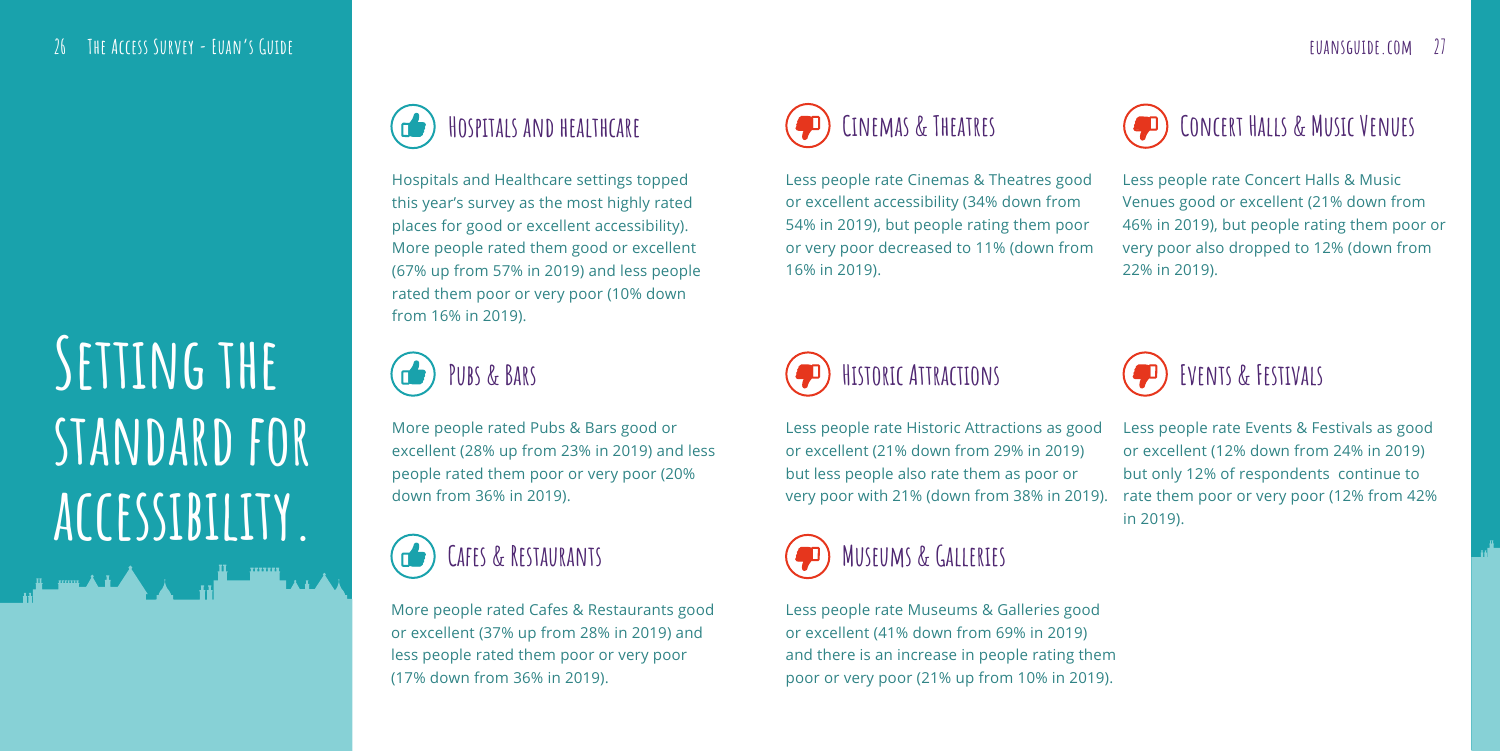Less people rated Transport Hubs good or excellent (25% down from 33% in 2019) but less people also rated them poor or very poor (19% down from 33% in 2019).

More people rated Outdoor Venues good or excellent (29% up from 24% in 2019) and less rated them poor or very poor (21% down from 37% in 2019).



Less people rated Hotels dropped for good or excellent to (38% down from 40% in 2019), yet less people rated them poor or very poor (11% down from 22% in 2019).

Less people rated Sporting Stadiums good or excellent (15% down from 43% in 2019), but less people also rated them poor or very poor (8% down from 25% in 2019).

Less people rated Leisure & Sports Centres good or excellent (21% down from 45% in 2019), with poor or very poor also dropping to 10% (down from 22% in 2019).

Less people rated Public & Council Buildings good or excellent (29% down from 41% in 2019) and less people also rated them poor or very poor (15% down from 22% in 2019).













Less people rate Visitor Attractions good or excellent (27% down from 45% in 2019), whilst people rating them poor or very poor has increased to 21% (up from 17% in 2019).

More people rated Shops good or excellent (37% up from 27% in 2019) and less people rated them poor or very poor (21% down from 28% in 2019).

## **Visitor Attractions**

## 28 **THE ACCESS SURVEY - EUAN'S GUIDE**

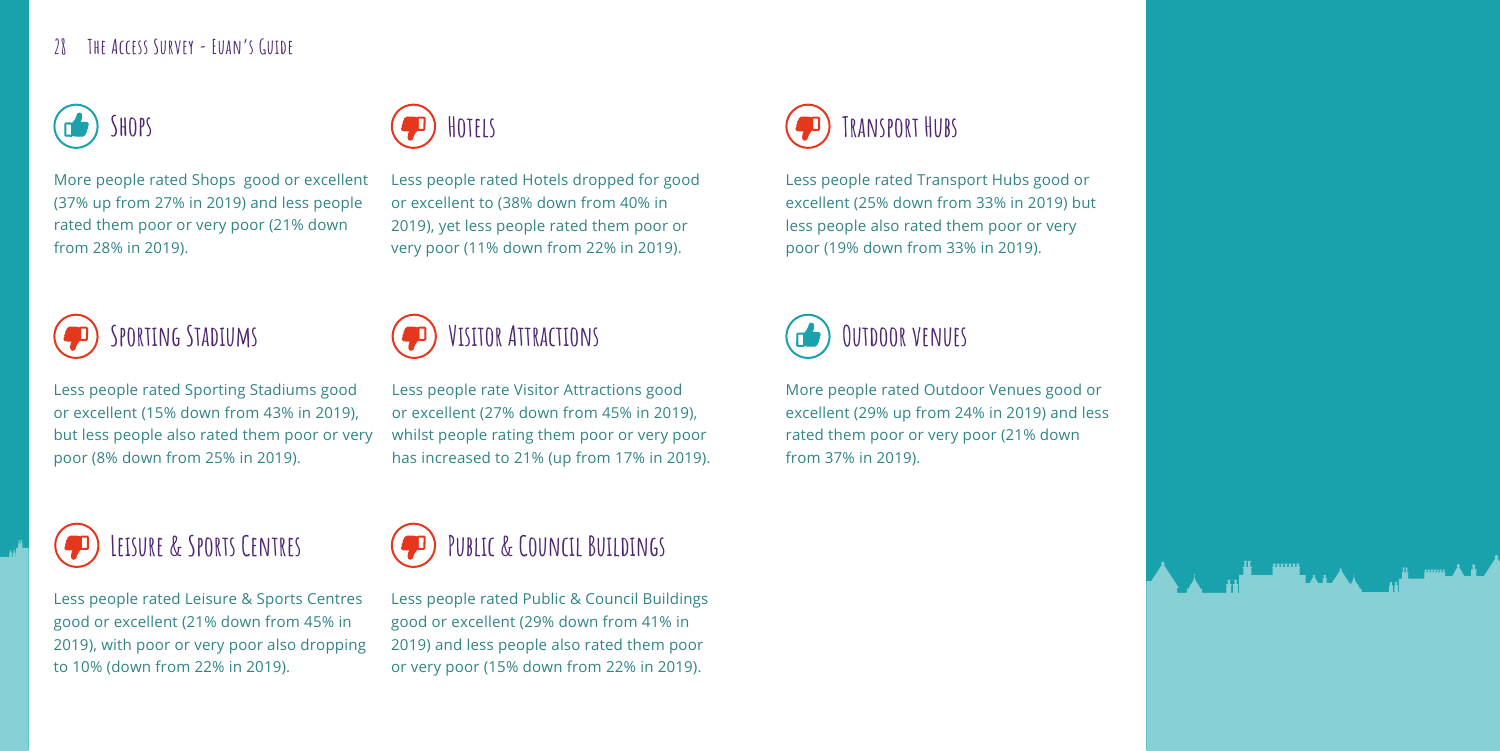The 2021 Access Survey was completed by 2,455 respondents, making it the largest disabled access survey of its kind in the UK.

- Are you or (someone you live with) on the Government list of 'vulnerable people' (63%)
- Are you or (someone you live with) shielding (23%)
- Neither (28%)

## **Where do you live?**

- England (78%)
- Scotland (13%)
- Wales (6%)
- Northern Ireland (2%)

## **When 'out & about', most of the time you are..**

- With friends or family (69%)
- With an unpaid or family carer (26%)
- With a carer or PA (10%)
- With a club or group (2%)
- By myself (25%)

### **Are you...**

- A disabled person (97%)
- Family member or friend of a disabled person (10%)
- Unpaid or family carer (7%)
- Carer or PA (1%)
- Of retirement age (13%)
- Teacher, Social Worker or Healthcare Professional (2%)
- I'd rather not say (1%)

## **Do you use or have experience of:**

- Wheelchair (55%)
- Powerchair (20%)
- Mobility Scooter (40%)
- Walking Aid (65%)
- Symbol Cane (3%)
- Long Cane (5%)
- Assistance Dog Visual Impairment (1%)
- Assistance Dog Other (3%)
- Sign Language (3%)
- Hearing Aid or Cochlear Implant (13%)
- AAC (1%)
- Hidden Impairment (18%)

- Speech Impairment (4%)
- PMLD (1%)
- Autism (9%)
- Dementia (4%)
- Learning Disability (9%)
- Changing Places Toilet (7%)

## **What device do you usually use when using the internet?**

- Desktop or Laptop Computer (54%)
- Mobile Phone (61%)
- Tablet (42%)

## **What is your main mode of transport?**

- Car owned or leased (89%)
- Car lifts from friends or family (7%)
- Bus or Tram (7%)
- Taxi (6%)
- Train or Underground (4%)
- Bicycle (1%)
- E-Bike (1%)
- Powerchair or scooter (21%)
- Walking (4%)

# **The Sample.**

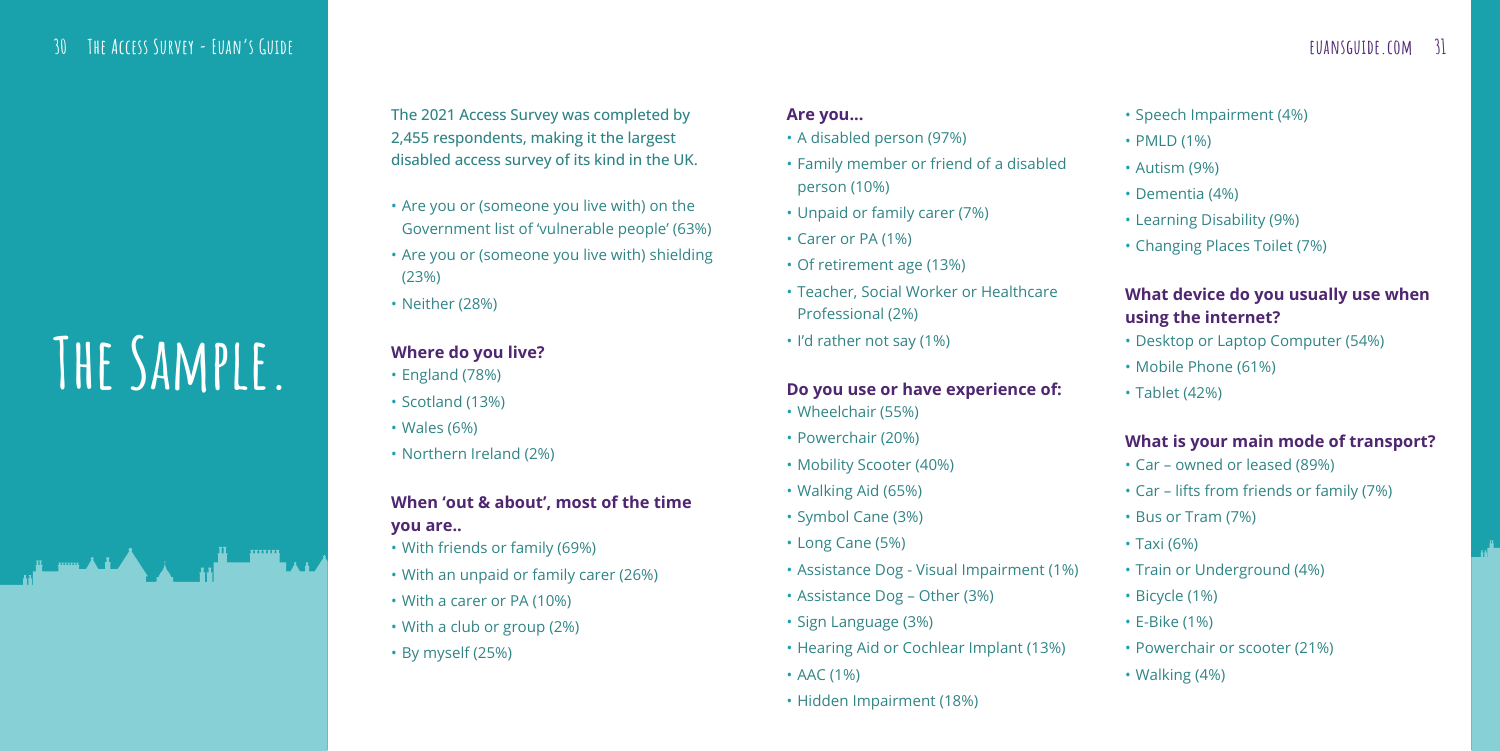Euan's Guide is the award-winning disabled access charity. We're best known for EuansGuide.com, a go-to website where disabled people, their families, friends and carers can find and share disabled access information. We often get told that one review from someone with similar access requirements can give someone else enough confidence to visit somewhere new.

We make tens of thousands of toilers safer, run the UK's largest and longest running Access Survey, and increase the confidence and life skills of disabled people through our volunteering programme. We also provide on and offline communities where disabled people share peer advice, support and information.

Euan MacDonald, co-founder of Euan's Guide said: "We started the Access Survey to find out what disabled people thought about disabled access in the UK, and with the support of Motability Operations this has enabled us to amplify the voice of disabled

people. The pandemic has had a massive impact on everyone, but especially disabled people. The majority of respondents thought disabled access got worse due to COVID, we have heard and continue to hear concerns from our community about social distancing, mask wearing and access to accessible toilets. However, there have also been things that have changed for the better, such as remote working and studying becoming the accepted norm and online screenings meaning that events and performances can be more accessible to many disabled people. These results emphasise that we at Euan's Guide still have a lot of work to do. We can't do it alone though, we need your help. If you are a disabled person, friend or family member, please share your disabled access experiences so more people can find accessible places to go. Likewise, if you own, run or work with a venue please ensure that you are promoting your welcome to disabled visitors."

# **Euan's Guide is the award-winning disabled access charity.**

▟▖▁▕<sub>▗</sub>▝▏▀▀▗▗▗▖▕▗▘▀▀▟▟▗▕▖▎▏▏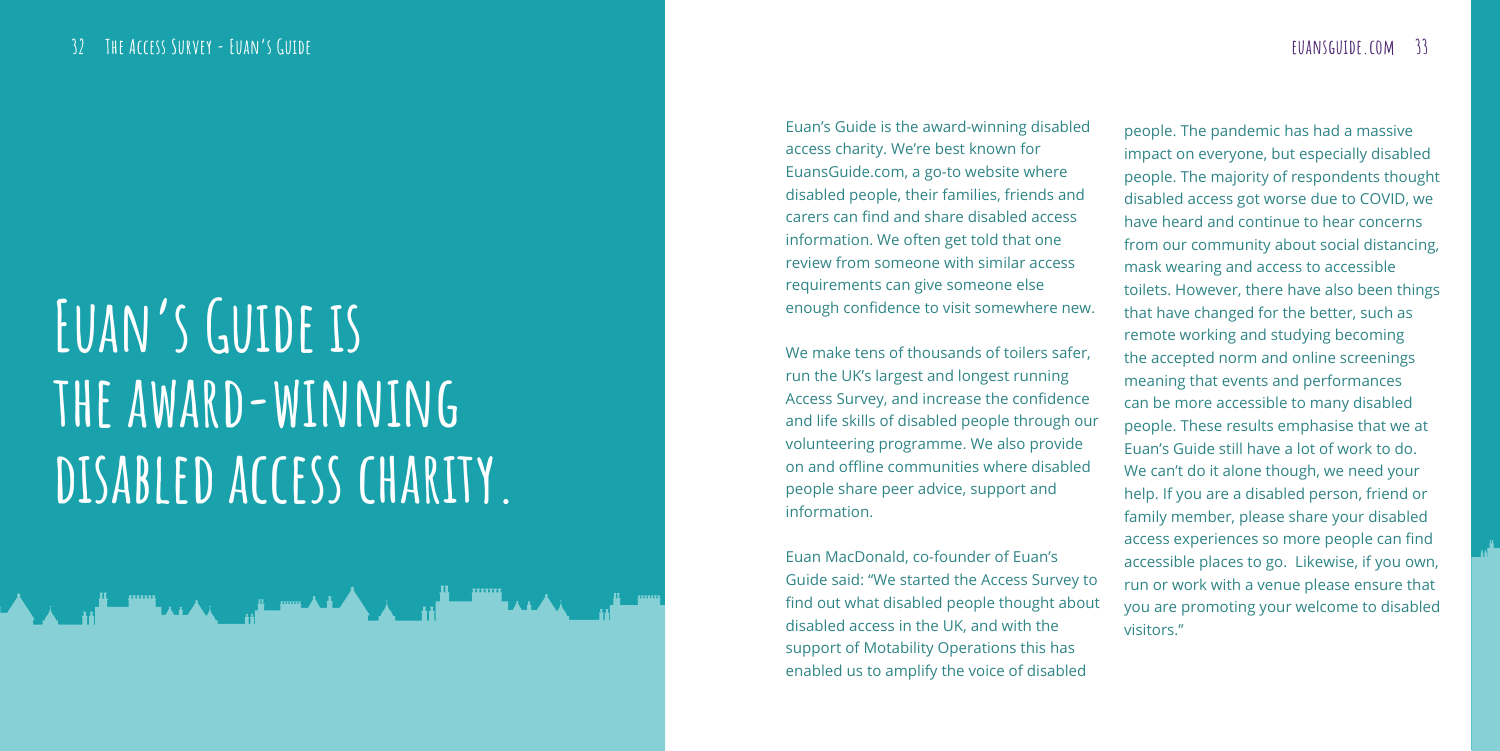## **34 The Access Survey - Euan's Guide**

**The Motability Scheme.** 

## **About Motability Operations and the Motability Scheme:**

- The Motability Scheme is the UK's leading car scheme for disabled people and has been providing affordable, convenient, worry-free motoring for over 40 years.
- The Motability Scheme enables people to get mobile by exchanging their mobility allowance to lease a new car, Wheelchair Accessible Vehicle (WAV), scooter or powered wheelchair.
- When leasing a Motability Scheme car, insurance for three named drivers, servicing and maintenance, full RAC breakdown assistance, tyre and windscreen replacement and 60,000 mileage allowance over three years are all included in the cost of the lease. A range of popular car adaptations are also available at no additional cost.
- When leasing a scooter or powered wheelchair, insurance, breakdown assistance, servicing, maintenance and repairs and tyre and battery replacement are all included in the cost of the lease. Pricing is standard nationwide.
- A wide range of 'green' vehicles with emissions of 100g of CO2 per km or less are available through the Scheme.
- Motability is a Registered Charity in England and Wales (number 299745) and is authorised and regulated by the Financial Conduct Authority (reference number 736309). Motability provides a range of grants to individuals and organisations, including Scheme customers, who would otherwise be unable to afford the mobility solution they need.

## **euansguide.com 35**

• Motability Operations Ltd is an independent company that operates the Motability Scheme under contract to Motability (the charity). Any profits are non-distributable and are reinvested or donated for the benefit of disabled people. Motability Operations Ltd is authorised and regulated by the Financial Conduct Authority under reference number 735390.

## **Lisa Thomas, Chief Marketing Officer at Motability Operations, said:**

**"At Motability Operations we're passionate about providing worry-free mobility, for disabled people, through the Motability Scheme. We were delighted to support the Euan's Guide Access Survey this year and while there are positives in the results, some findings are a bit disappointing. We know from our customers that the benefits of being able to get out and about and enjoy freedom, cannot be understated and particularly after the last two years of COVID lockdowns. We hope that the results of this survey help to highlight where improvements need to be made and drive real change."**